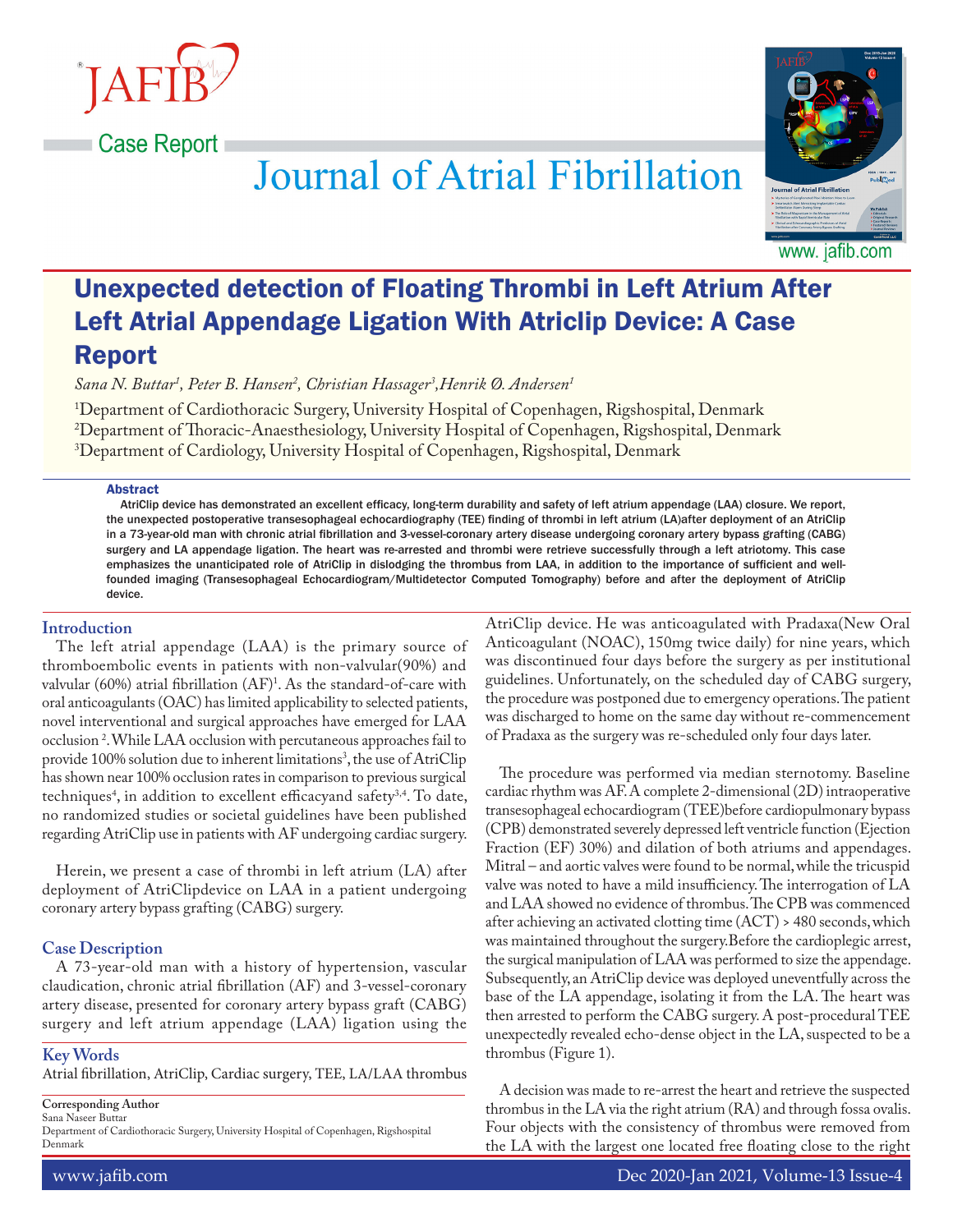### 2 Journal of Atrial Fibrillation Featured Review Case Report

All chambers in the heart were inspected meticulously with no further findings of thrombus.The incisions of fossa ovalis and RA were closed and the patient was weaned off from the CPB followed by de-heparinization. The follow-up TEE revealed no more thrombus in the LA. The patient had an uneventful postoperative course except anticipated AF for which digoxin and warfarin was commenced. Patient was discharged home after five days of surgery.

### **Discussion**

Most updated guidelines from European Society of Cardiology (ESC - 2016)<sup>5</sup> and AHA/ACC/HRS (2019)<sup>6</sup> on AF management recommend surgical LAA occlusion/excision in patients undergoing open-heart surgery (Class IIb; Evidence Level B). Surgical methods of LAA exclusion such as running sutures, purse-string or external ligation, have failed to provide reproducible and durable LAA occlusion 7 . However, a few non-randomized studies have shown that the AtriClip has excellent efficacy for stroke prevention and long-term durability of LAA closure 3,4. In addition, the device has been deemed as a safe procedure with some reporting no device-related complications postprocedural or in follow-up period 3 , while others revealed minimal anticipated adverse events such as pericardial effusions with or without pericarditis, tachyarrhythmias and respiratory dysfunction mostly related to atelectasis after thoracoscopic application 4 .

In our case, the AtriClip device may have broken an undetected thrombus free from the LAA after the manipulation of the LAA for sizing and subsequent deployment of the device, leading the thrombus to be broken down into multiple small fragments pushed into the LA. Thus, AtriClip application could have resulted in a serious and unanticipated complication, which, however, was avoided by timely discovery and rescue of the thrombi. Another possible way of thrombus dislodgement could be during positioning of the heart for CABG. However, in our case CABG was performed after the AtriClip placement suggesting that the force needed to break the thrombus free from the LAA, was already applied by the AtriClip. In addition, some of the thrombi were extracted from the clamped AtriClip during the thrombi evacuation from the LA. Thus, in our case AtriClip was most likely the source of dislodging the undetected thrombus, which also is in line with a previous study $^8$ .

Two-dimensional (2D) TEE has been proved to be an accurate tool in identifying LA/LAA thrombus, thus consensually; it is used as a gold standard procedure for detection of thrombus<sup>9</sup>.However, threedimensional (3D) TEE has shown to further improve differentiation of thrombi from pectinate muscle and other surrounding structures 9 .In our case, an experienced echocardiographer was not able to detect a thrombus in LA or LAA despite using multiplanar 2D TEE. Given the exceptional higher risk of thrombus development in our patient due to chronic AF and preoperative discontinuation of anticoagulation, 3D TEE may have assisted further in identifying the thrombus. Nevertheless,considering the challenging LAA morphology and in result complex anatomic features of thrombi, it can be difficult to detect them by TEE modalities 9 . Multidetector computed tomography (MDCT) provides more accurate assessment of LAA anatomy and



Figure 1: deployment of AtriClip, showing the largest thrombus in the left atrium (LA) indicated by the arrow.

LV; Left Ventricle

thereby findings of thrombi 9 . In our high-risk patient, MDCT may also have been an ideal pre-procedural approach in visualizing the thrombus.



Figure 2: Evacuated thrombi with the largest thrombus found free floating in the left atrium (LA) close to the right pulmonary veins, while three smaller thrombi were seen trapped in the AtriClip.